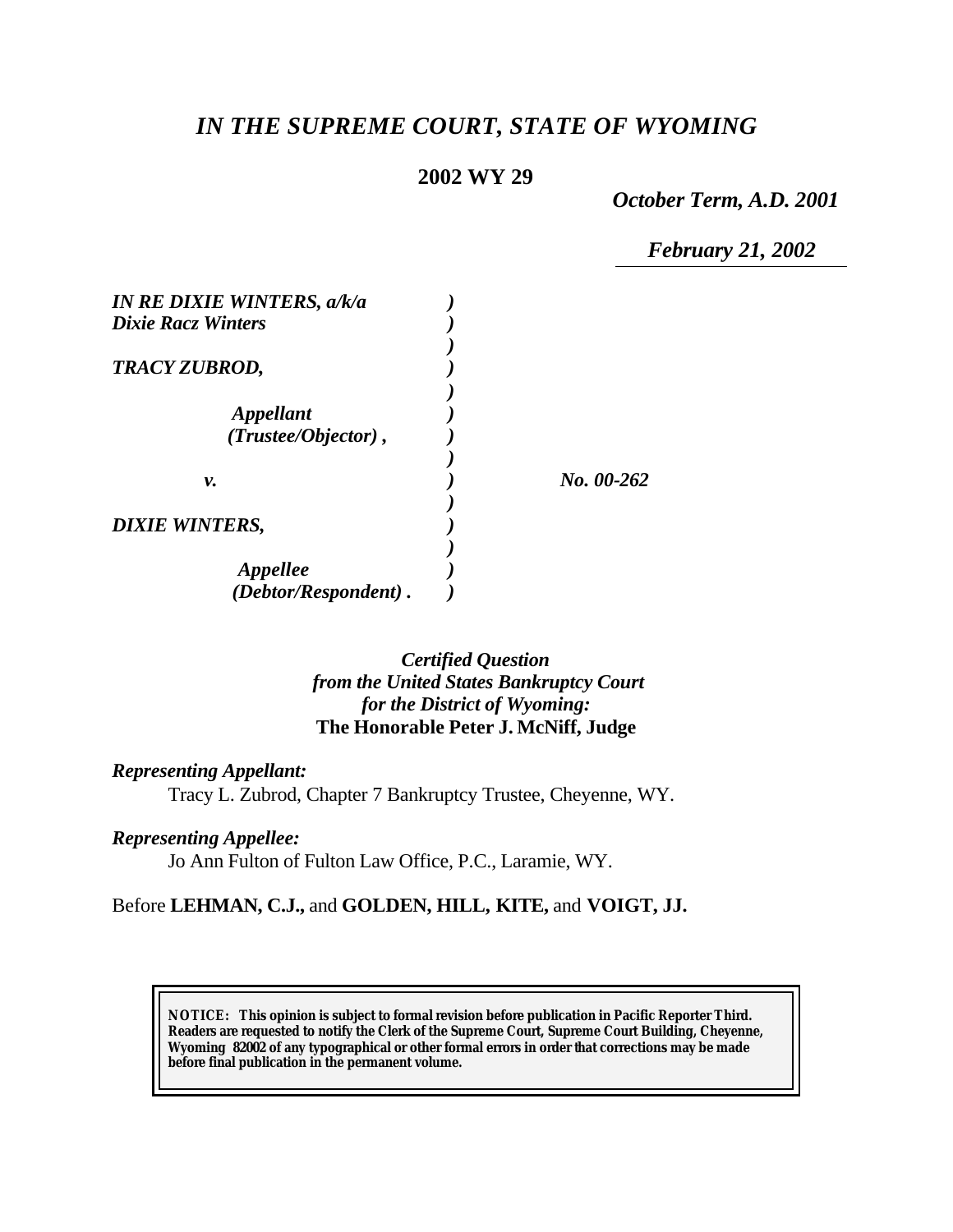### **LEHMAN, Chief Justice.**

[¶1] Appellee Dixie Winters filed a Chapter 7 Bankruptcy Petition with the United States Bankruptcy Court, District of Wyoming, on October 13, 1999. On Schedule B of this petition, appellee listed that she owned "2 diamond rings (inherited from mother)." These rings were initially valued at \$500.00. On Schedule C of her petition, appellee claimed these rings were exempted as "necessary wearing apparel" pursuant to Wyo. Stat. Ann. §1-20-105. Appellee later amended Schedule B by changing the wording regarding the rings to "wedding rings" and amended the value of the rings to \$200.00. Appellee continued to claim the rings were exempted as "necessary wearing apparel" under § 1-20-105.

[¶2] The bankruptcy estate, through its appointed trustee Tracy Zubrod, then objected in part to appellee's claimed exemption with respect to the rings. Upon hearing, the United States Bankruptcy Court entered an order finding the rings were not exempt. Appellee appealed to the United States Bankruptcy Appellate Panel of the Tenth Circuit.

[¶3] The United States Bankruptcy Appellate Panel of the Tenth Circuit held the rings constituted "wedding rings" under Wyo. Stat. Ann. § 1-20-105 and remanded the matter to the United States Bankruptcy Court to determine whether the rings were "necessary wearing apparel" as defined under that statute. After holding an evidentiary hearing on August 22, 2000, the United States Bankruptcy Court certified to the Wyoming Supreme Court the following question:

> Are wedding rings inherited by an unmarried debtor, and which do not signify that debtor's own marriage but which are worn for sentimental and ornamental purposes, "necessary wearing apparel" under the provisions of Wyo. Stat. Ann. § 1-20-105 (Lexis 2000)?

[¶4] We answer the question in the negative.

## *FACTS*

[¶5] The facts in this case are not complicated. The two rings were inherited by appellee from her mother and were the mother's wedding rings. Appellee is not married, however, she wears the wedding band occasionally and the engagement ring on a more regular basis. The rings are worn for sentimental reasons and are not kept for investment purposes. The value of the rings and appellee's other exemptible wearing apparel do not total more than the maximum statutorily authorized exemption amount of \$1,000.00 found in § 1-20-105.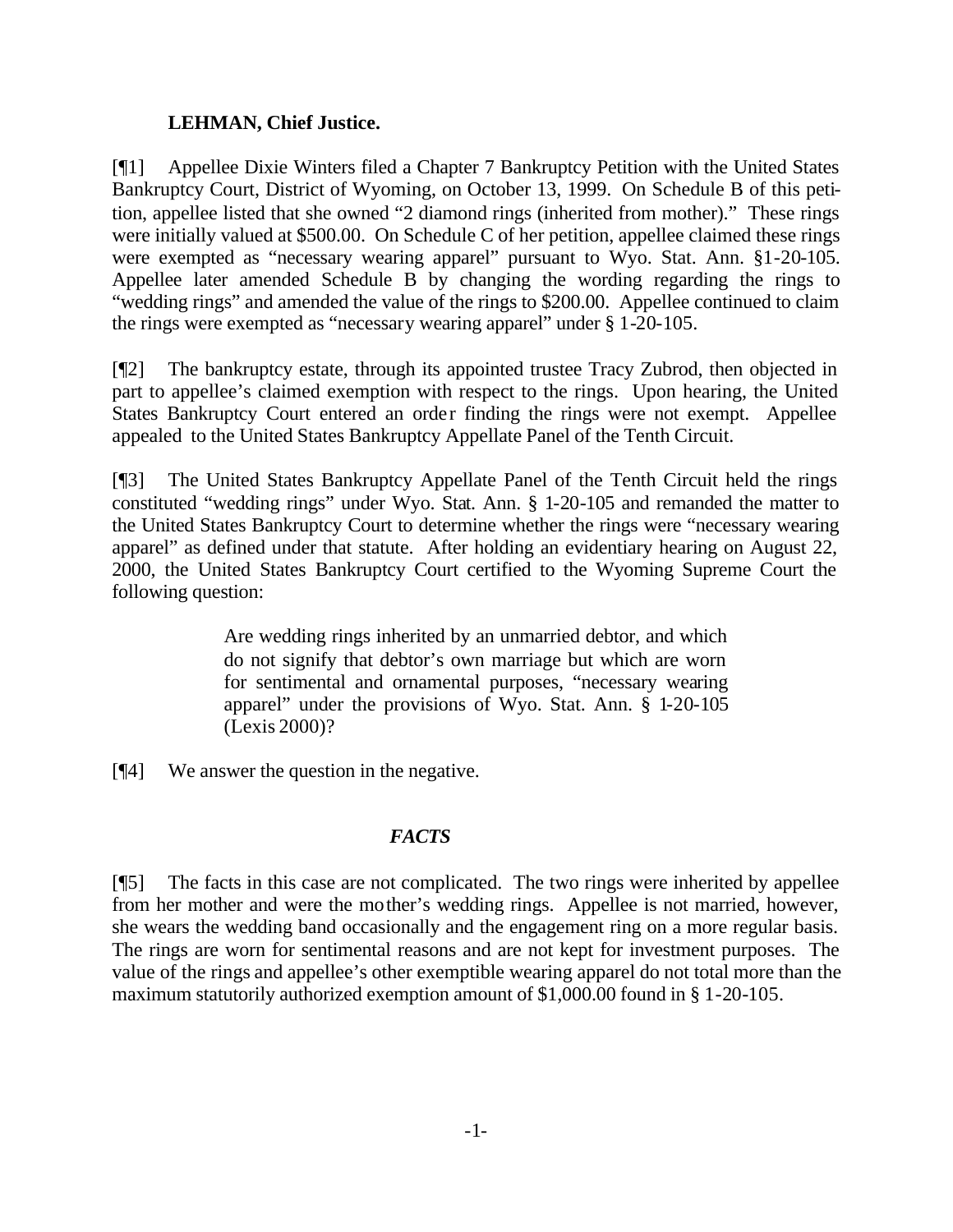#### *STANDARD OF REVIEW*

[¶6] The certified question requires this court to interpret the meaning of Wyo. Stat. Ann. § 1-20-105 (LexisNexis 2001). Statutory construction is a question of law; accordingly, our standard of review is *de novo*. In interpreting statutes, our primary consideration is to determine the legislature's intent. All statutes must be construed in *pari materia*; and, in ascertaining the meaning of a given law, all statutes relating to the same subject or having the same general purpose must be considered and construed in harmony. We begin by making an inquiry respecting the ordinary and obvious meaning of the words employed according to their arrangement and connection. We construe the statute as a whole, giving effect to every word, clause, and sentence. *Wyoming Bd. of Outfitters & Professional Guides v. Clark*, 2001 WY 78, ¶12, 30 P.3d 36, ¶12 (Wyo. 2001); *Richards v. Board of County Comm'rs*, 6 P.3d 1251, 1253 (Wyo. 2000); *Fontaine v. Board of County Comm'rs*, 4 P.3d 890, 894-95 (Wyo. 2000); *Wyoming Dep't of Transp. v. Haglund*, 982 P.2d 699, 701-03 (Wyo. 1999).

#### *DISCUSSION*

[¶7] Wyoming statute § 1-20-105 provides:

The necessary wearing apparel of every person not exceeding one thousand dollars (\$1,000.00) in value, determined in the manner provided in W.S. 1-20-106 is exempt from levy or sale upon execution, writ of attachment or any process issuing out of any court in this state. Necessary wearing apparel shall not include jewelry of any type other than wedding rings.

[¶8] The United States Bankruptcy Code provides for the ability of the individual state legislatures to determine items of exemption which may be claimed pursuant to 11 U.S.C. § 522(b). This ability, known as "opting out" of the federal exemptions, is provided under 11 U.S.C. § 522(b) as follows:

> Notwithstanding section 541 of this title, an individual debtor may exempt from property of the estate the property listed in either paragraph (1) or, in the alternative, paragraph (2) of this subsection. . . . Such property is—

> > (1) property that is specified under subsection (d) of this section, unless the State law that is applicable to the debtor under paragraph  $(2)(A)$  of this subsection specifically does not so authorize; or, in the alternative,

> > (2)(A) any property that is exempt under Federal law, other than subsection (d) of this section, or State or local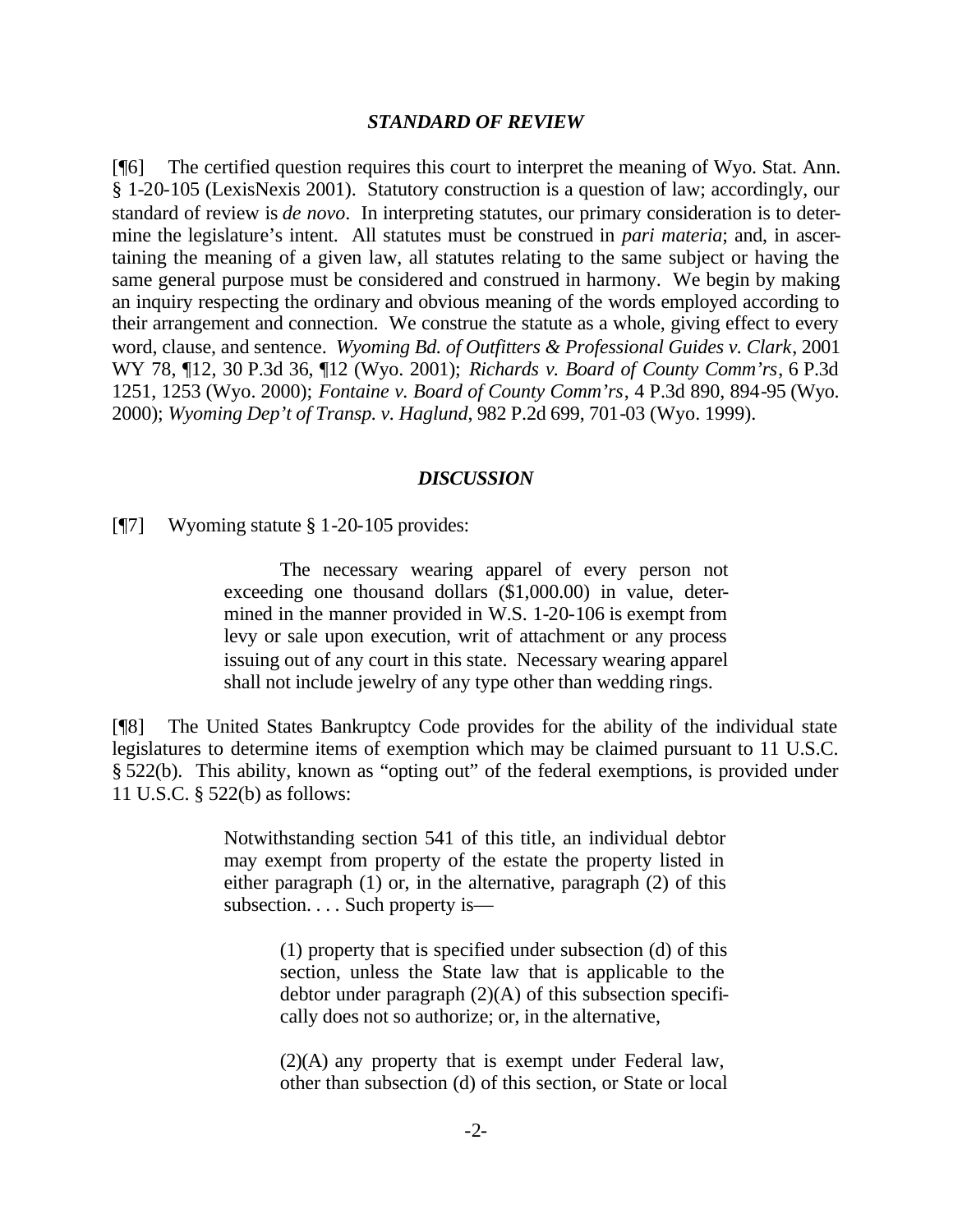law that is applicable on the date of the filing of the petition at the place in which the debtor's domicile has been located for the 180 days immediately preceding the date of the filing of the petition, or for a longer portion of such 180-day period than in any other place; and

(B) any interest in property in which the debtor had, immediately before the commencement of the case, an interest as a tenant by the entirety or joint tenant to the extent that such interest as a tenant by the entirety or joint tenant is exempt from process under applicable nonbankruptcy law.

Once a state has exercised its option to utilize its own exemption statutes rather than the federal exemptions set forth in 11 U.S.C. § 522(d), a particular debtor may solely utilize the state-provided exemptions of his residency and may not choose between state and federal exemptions. *See* Wyo. Stat. Ann. § 1-20-109 and *In re Miller*, 101 B.R. 713, 715 (Bankr. E.D.Okla.  $1989$ <sup>1</sup>

[¶9] Upon review of the Wyoming exemption statutes enacted and presently in place, giving particular attention to Wyo. Stat. Ann. § 1-20-105, we do not find them to be ambiguous. We note, however, that the terms "necessary wearing apparel" and "wedding rings" have not been defined by statute nor have these terms been previously interpreted through established Wyoming case law.

[¶10] Nevertheless, we also recognize in attempting to glean the intent of the Wyoming legislature in enacting the designated exemptions, most particularly § 1-20-105, that the legislature did not include a separate exemption allowance for jewelry as does 11 U.S.C.  $§$  522(d)(4), which provides:

> The following property may be exempted under subsection  $(b)(1)$  of this section:

. . .

l

<sup>&</sup>lt;sup>1</sup> Wyoming statute § 1-20-109 (LexisNexis 2001) provides:

In accordance with section 522(b)(2) of the Bankruptcy Reform Act of 1978, 11 U.S.C. § 522(b)(1) [11 U.S.C. § 522(b)(2)], the exemptions from property of the estate in bankruptcy provided in 11 U.S.C. § 522(d) are not authorized in cases where Wyoming law is applicable on the date of the filing of the petition and the debtor's domicile has been located in Wyoming for the one hundred eighty (180) days immediately preceding the date of the filing of the petition or for a longer portion of the one hundred eighty (180) day period than in any other place.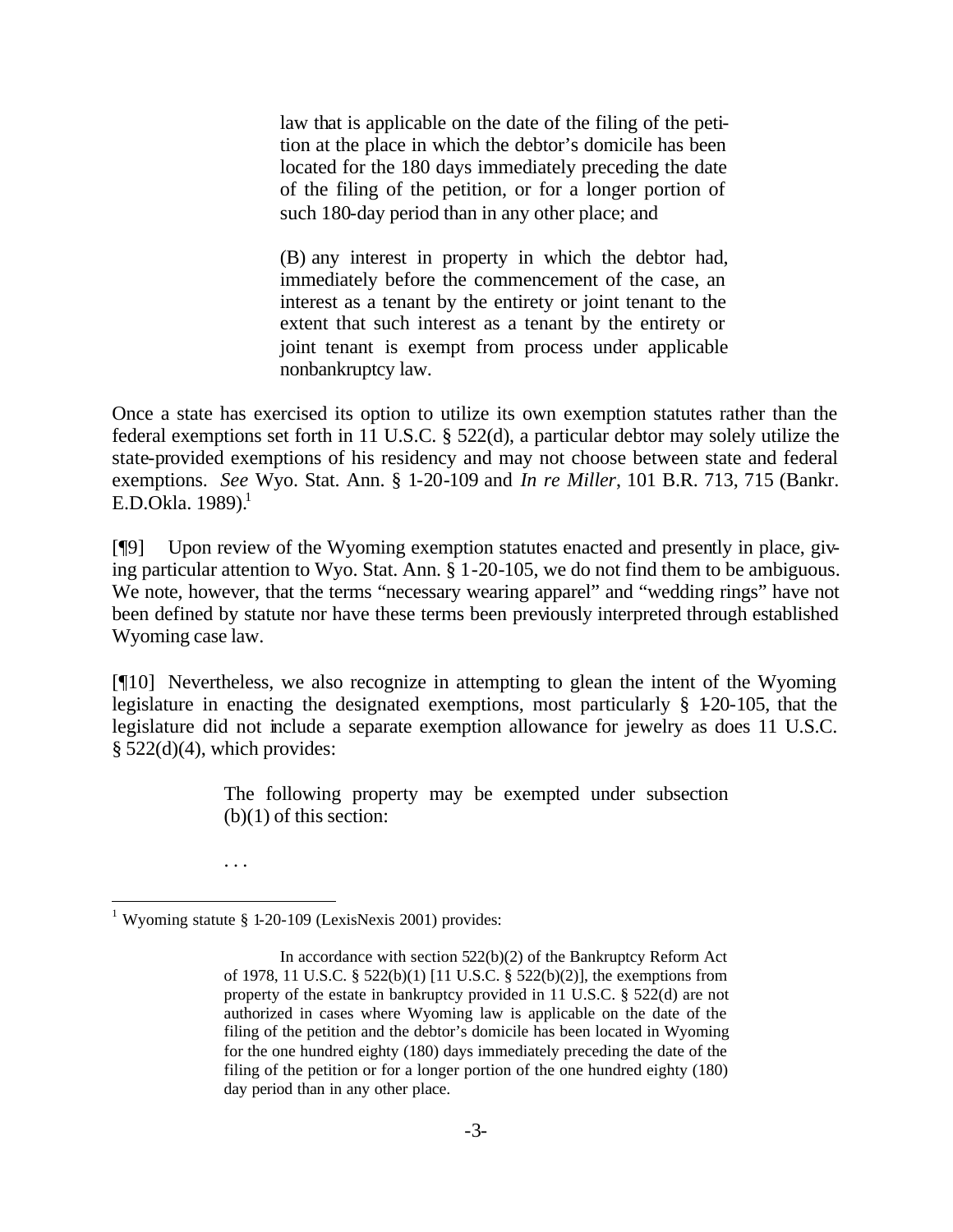The debtor's aggregate interest, not to exceed \$1000 in value, in jewelry held primarily for the personal, family, or household use of the debtor or a dependent of the debtor.

We further note that the Wyoming legislature failed to afford a general exemption, sometimes known as a "wild card" exemption, for use by a debtor as had been allowed by other states to its debtors. As such, we believe that these omissions are indications that the legislature meant to expressly make jewelry nonexempt with the limited and explicit exception of wedding rings. Indeed, this intent is clearly identified by the legislature's plain and specific use of that language provided in the last sentence of § 1-20-105 that "[n]ecessary wearing apparel shall *not include jewelry of any type other than wedding rings*." (Emphasis added.)

[¶11] Furthermore, upon review of the plain and unambiguous language used within § 1-20- 105, we simply cannot agree with the holding rendered by the United States Bankruptcy Appellate Panel of the Tenth Circuit that the rings involved in this case constituted wedding rings under § 1-20-105. Rather, we construe the language used to be limited in nature to include only wedding rings of the debtor. This conclusion is supported by the definition of the term "wedding ring" as stated in *Webster's Third New International Dictionary Unabridged* (1997) as follows:

> A ring often consisting of a plain gold or platinum band given by the groom to the bride during the wedding service; also: a similar ring given by the bride to the groom in a double-ring service.

[¶12] We conclude this limited approach is consistent with the general purposes and guidelines behind allowing debtors to file for bankruptcy protection. 4 *Collier on Bankruptcy* at  $\P$  522.01 (15<sup>th</sup> rev. ed.) explains:

> A fundamental component of an individual debtor's fresh start in bankruptcy is the debtor's ability to set aside certain property as exempt from the claims of creditors. Exemption of property, together with the discharge of claims, lets the debtor maintain an appropriate standard of living as he or she goes forward after the bankruptcy case.

1 *Collier on Bankruptcy* at ¶ 1.03[2][a] also recognizes that:

Chapter 7 of the Bankruptcy Code is entitled "Liquidation" and the title fully expresses the purpose of the chapter's provisions. Chapter 7 provides the mechanism for taking control of the property of the debtor, selling it, and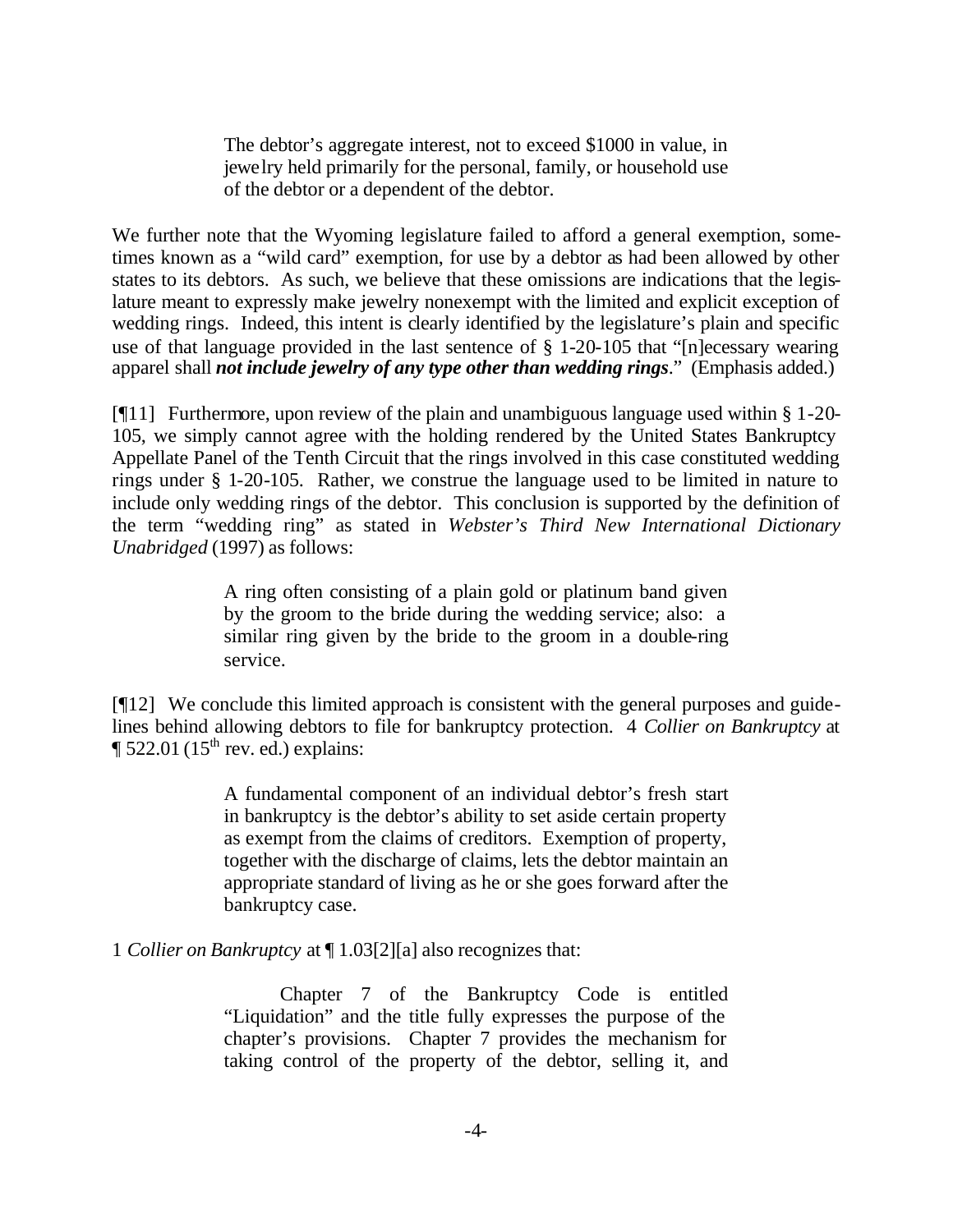distributing the proceeds to creditors in accordance with the distribution scheme of the Code.

Two ideals underlie chapter 7. From the creditor's viewpoint, chapter 7 establishes the concept of equitable distribution among creditors of a debtor's resources which, in most cases, are insufficient to permit full payment to all. From the individual debtor's vantage point, chapter 7 permits the honest debtor to obtain a new financial life through the discharge of unpaid debts.

(Footnotes omitted.)

[¶13] In attempting to balance the above noted basic bankruptcy principles, we believe that the better approach is to allow debtors an exemption as to their own personal wedding rings thereby not requiring debtors to hand over those wedding rings to satisfy claims of their creditors. As recognized long ago in the case of *Towns v. Pratt*, 66 Am.Dec. 726, 728 (N.H. 1856):

> The object of the [exemption] statute is not to secure to the debtor the enjoyment of property of that character at the expense of his creditors, but to prevent his being stripped of those articles of utility and convenience, under the limited value prescribed, requisite for the comfort of himself and family in maintaining a household in every condition of life.

[¶14] As expressed by the United States Bankruptcy Court, District of Wyoming, in its Order on Objection to Exemption entered in this case, a ruling that all wedding rings, whatever their nature, are exempt under Wyo. Stat. Ann. § 1-20-105 would simply be to construe the explicitly expressed exemption stated therein to the point of absurdity. We agree.

#### *CONCLUSION*

[¶15] For the reasons expressed above, we find that pursuant to Wyo. Stat. Ann. § 1-20-105 an exemption exists only for wedding rings insofar as such wedding rings signify the debtor's own personal marriage. Thus, rings which do not represent the debtor's own personal marriage are not exempt as they do not constitute "necessary wearing apparel" as specifically expressed within the plain and unambiguous language of Wyo. Stat. Ann. § 1-20- 105.

[¶16] Accordingly, we hold that wedding rings inherited by an unmarried debtor, and which do not signify that debtor's own marriage but which are worn for sentimental or ornamental